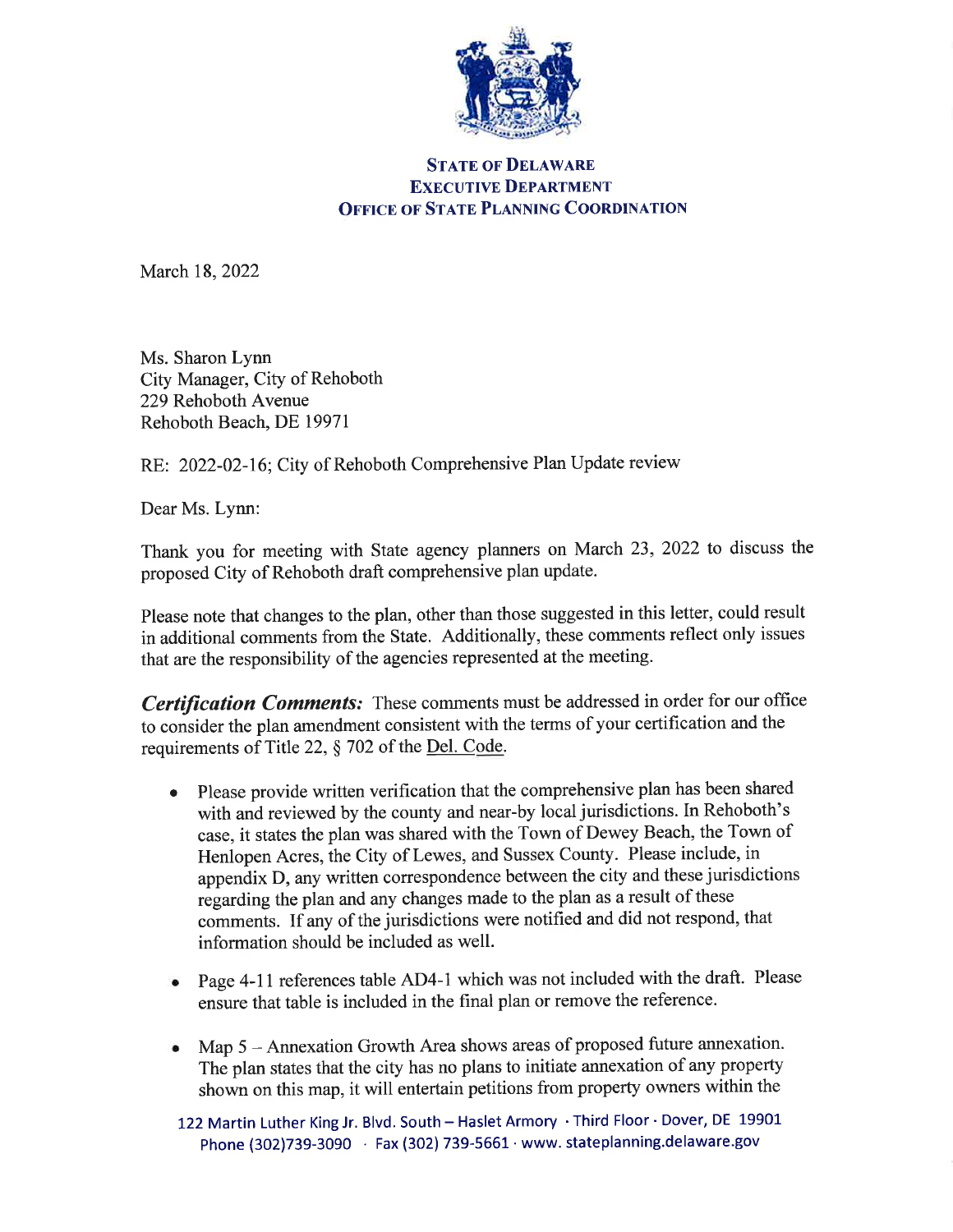PLUS 2022-02-16 Page 2 of 11

> identified area for annexation. If a property is annexed, it must be zoned according to the City's Future Land Use map. Map 3, Future Land Use, must show the proposed future use for all annexation areas.

**Recommendations:** Our office strongly recommends that the Town consider these recommendations from the various State agencies as you review your plan for final approval.

## Office of State Planning Coordination - Contact: 739-3090

Congratulations to the City of Rehoboth on a very well written plan which will guide the city through the upcoming years. The area around Rehoboth is developing rapidly and having a plan to guide growth will be an important tool for City. Implementation of the goals and elements set forth in this plan will help the city manage future growth while helping the city retain it's the plan contains many sound strategies and plan elements that will work together to manage that growth while helping the city retain the small town charm and rich history. The following suggestions should be considered:

• Page 2-9 states that the city experienced a nine month delay to address parcel based mapping differences between the city and county records. The city should expand this section to provide a brief summary of the issue, the steps that have been taken to rectify the situation, and any additional steps that remain to ensure the issue is fully addressed.

This office has also received the following comments from State agencies:

#### State Historic Preservation Office (SHPO) - Contact: Carlton Hall 739-5685

- The Rehoboth Comprehensive Plan includes a History and Historical Resources sections in Chapter 3. The Delaware SHPO appreciates Rehoboth Beach for addressing preservation in their plan and encourages the City of Rehoboth Beach to pursue listings a proposed Historic District in the National Register of Historic Places. A major benefit of listing is that properties become eligible for financial incentives in the form of federal and state historic preservation tax credits and occasional grants. The SHPO office also encourages the city of Rehoboth to include specifics of when they plan to work on preservation issues. a
- The Delaware SHPO recommends creating a new Architectural Design Manual and revising the Architectural Review Task Force in the future. The Delaware SHPO also recommends conducting an updated Architectural Survey with structures built in 1972 now meeting minimum age requirement for National Register listing. The Architectural Survey should be conducted by an individual who meets the Secretary of Interior's standards for architectural history. o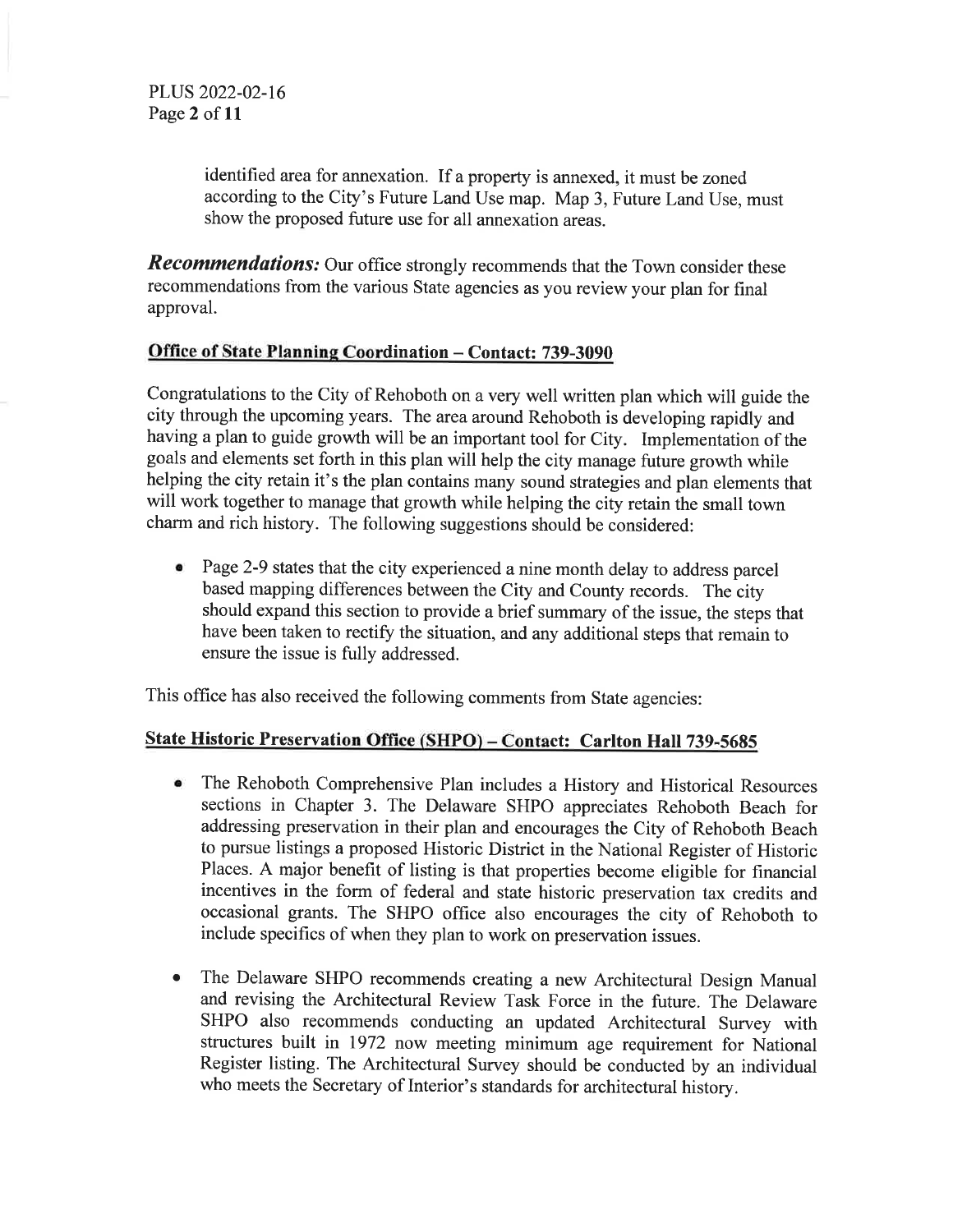Note also that the statewide historic preservation plan, Partners in Preservation: Planning for the Future, Delaware's Historic Preservation Plan 2018-2022, is<br>now available online at: https://history.delaware.gov/pdfs/2018https://history.delaware.gov/pdfs/2018-2022DelawareSHPOPlan.pdf (single-page version for printing also available). The plan emphasizes partnering to achieve common goals and connecting with other planning efforts. We encourage all municipalities to consider how the goals, strategies and actions outlined in the new plan may support and be coordinated with their local planning efforts.

If there are any questions, inquiries, or concerns, feel free to contact the Delaware State Historic Preservation Office for assistance at 302-736-7408.

# <u> Department of Transportation – Contact: Bill Brockenbrough 760-2109</u>

- On page 6-1, the DelDOT's Capital Transportation Program (CTP) is referred to with the correct initials but an incorrect title.
- On pages 6-4 and 6-5, there are technical inaccuracies in the discussion of the Wilmington/Baltimore Avenues Streetscape Project. The City is urged to contact Mr. Michael Hahn (MichaelC.Hahn@delaware.gov or 302-760-2131) or Mr. Todd Pryor (Todd.Pryor@delaware.gov or 302-760-2112), both of DelDOT's Local Systems Improvement Section for more specific information. a
- DeIDOT recommends that consideration be given to limiting vehicle access on the loop around the Rehoboth Avenue bandstand to transit vehicles and vehicles that are loading and unloading. a

## DART - Contact Jared Kauffman 302-576-6062

Page 6-6

- The number of fixed routes needs to be revised from 64 to 60
	- 34 in New Castle
	- 11 in Kent (210 is considered Kent Service)
	- Five routes that serve Sussex year-round (201, 204, 206, 212, and 215)
	- Four intercounty
	- o Three flex (currently only operating the 903 as we continue to pilot the DART Connect service, which itself is not considered a fixed-route service)
	- . And, three routes that only operate seasonally (203,208, and 305). All other year-round Sussex routes, except for the 212, receive increased service levels during the Beach Bus season.
	- The statement about seeing an increase in ridership needs more context. While we were seeing a slight, but steady increase in ridership before the pandemic. Since the initial drop in ridership in2020, we have seen an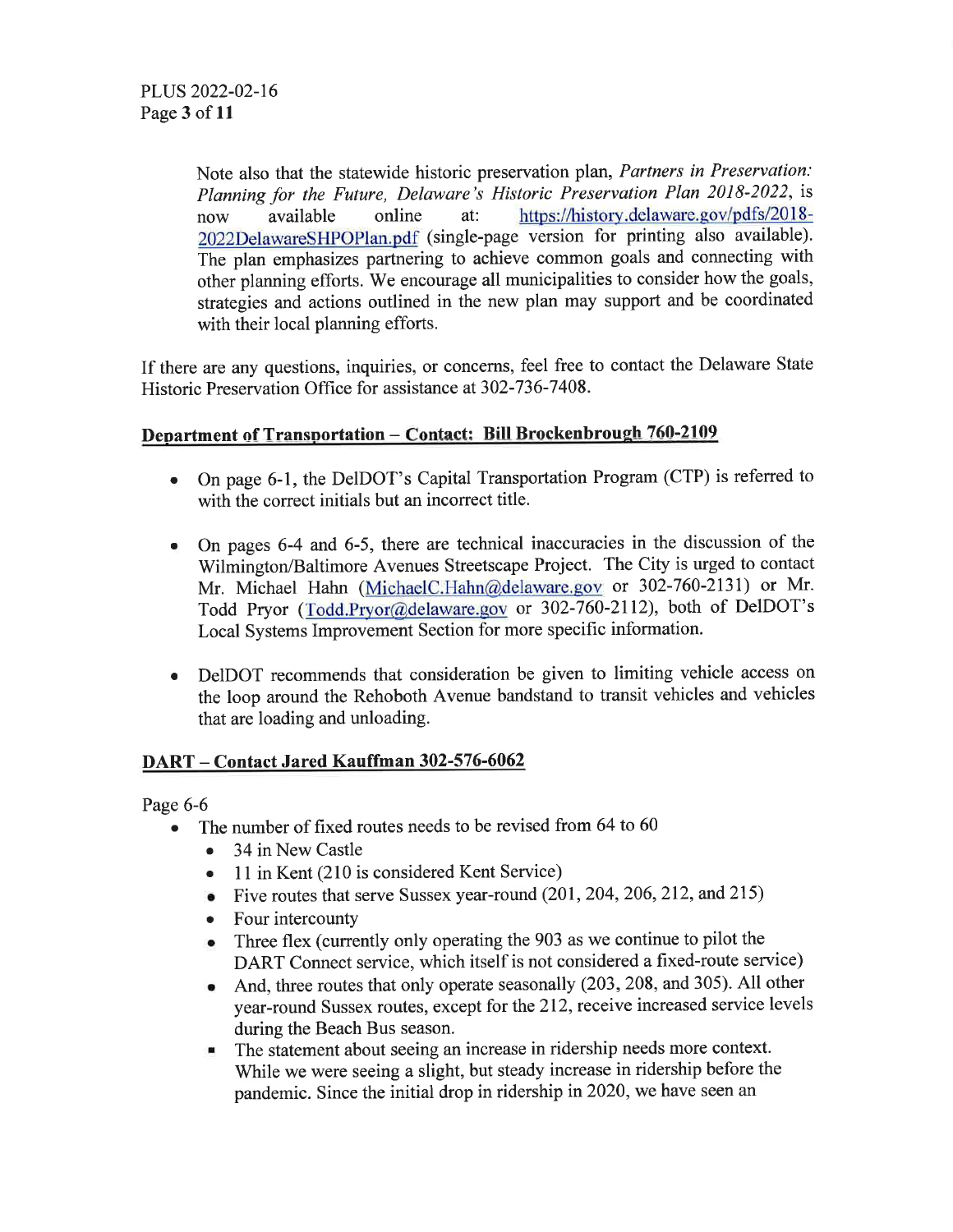PLUS 2022-02-t6 Page 4 of 11

> increase in ridership but plateauing at about 50% to pre-pandemic levels across the entire state.

Page 6-7

- o The Route 201 is only named the Beach Bus route during Beach Bus season. The year-round service is just considered the Route 201.
- o While the 201 Beach Bus service operates seven days a week, the year-round <sup>201</sup> service only operates Monday through Saturday.

General comments for the Transit Section

- Please provide a description of the bandstand stop, and the general challenges and obstacles for DART at that stop
- An improved description of the Route 201 is needed. Clarification is needed between the difference between Beach Bus service and year-round service, including general dates, and difference in service levels. Additionally, a description of the rider demographics, needs, and travel behaviors should be provided.
- If the Town has a vision of improved DART service, it should be mentioned with defined goals and strategies to meet that vision. a
- It is suggested to include walkable friendly design and concepts within the economic development, housing, and land use sections, in addition to the transportation section, since walkability affects and is affected by these topics, and to note that encouraging walkability goes beyond simply providing walkable infrastructure, which includes directness and surrounding human-scaled aesthetics. For example, while the land use goals and action items mentions the need to accommodate a pedestrian-oriented character, it is suggested to elaborate within the land use section itself about what is meant by pedestrian-orientation, and how land use could be enhance pedestrian travel. a

#### The Department of Natural Resources and Environmental Control - Contact: K. Claire Ouinlan 735-3480

Disclaimer Clause: Staff from the Delaware Department of Natural Resources and Environmental Control (DNREC) reviewed the draft comprehensive plan submitted for PLUS review. The absence of comments regarding specific resources does not indicate that there are not additional constraints or environmental issues, nor does it indicate DNREC support of a particular plan element. Municipal officials are encouraged to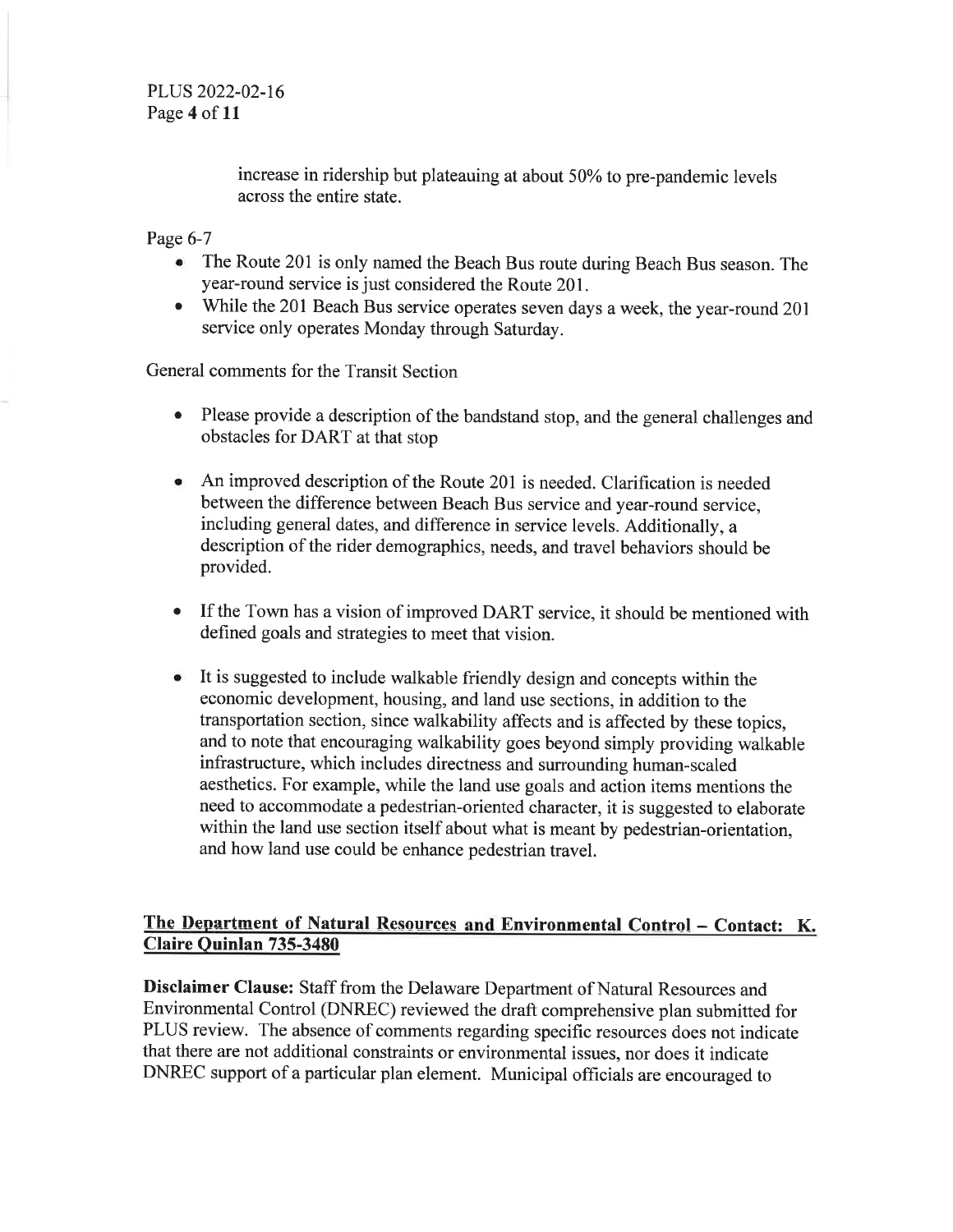PLUS 2022-02-16 Page 5 of 11

reach out to Clare Quinlan at (302) 735-3480 if they have any specific requests for information.

## TMDLs

On page 6-34, the draft comprehensive plan addresses Total Maximum Daily Loads (TMDLs) and refers to a Pollution Control Strategy (PCS). DNREC reviewers recommend referencing the specific Pollution Control Strategy to be the Inland Bays Pollution Control Strategy. For more information about the Inland Bays Pollution Control Strategies, please visit

https://documents.dnrec.delaware.gov/swc/wa/Documents/IBPCSdocuments/FactSheet I BPCS 101408.pdf or contact the DNREC Division of Watershed Stewardship, Watershed Assessment Section at 302-739-9939.

#### Stormwater Management and MS4

Stormwater management is addressed starting on page 6-35. The draft comprehensive plan discusses the value of introducing a future stormwater utility. Such a program could resolve future costs associated with stormwater infrastructure, monitoring, and maintenance. The draft comprehensive plan also addresses the concept of a Municipal Separate Storm Sewer System (MS4). The City of Rehoboth is not currently required to hold an MS4 permit under the National Pollutant Discharge Elimination System. The 2020 census data may trigger future changes to MS4 permitting requirements for the City of Rehoboth. For more information about MS4s in Delaware, please visit https://dnrec.alpha.delaware.gov/water/surface-water/npdes/municipal-storm-sewers/ or contact the DNREC Division of Water, Surface Water Discharges Section at 302-739-9946.

## Wastewater

The draft comprehensive plan addresses wastewater starting on page 6-29. On page 6-31 the draft comprehensive plan describes preliminary engineering reports from 2012 that propose possible upgrades. The document later describes that the upgrades were completed on page 6-32. It is recommended to describe the completed projects first so that the reader has a better understanding that the wastewater treatment system is up-todate and maintained. This can be done by reversing the bullet list from newest to oldest. For more information about wastewater treatment and National Pollutant Discharge Elimination System permitting, please visit

https://dnrec.alpha.delaware.gov/water/surface-water/ or contact the DNREC Division of Water, Surface Water Discharges Section at 302-739-9946.

## Drinking Water

Starting on page 6-21, the draft comprehensive plan addresses drinking water demand, capacity, source, aquifers, water treatment, water distribution and maintenance. The report indicates that neither perfluorooctane nor sulfonate/perfluorooctanoic acid were detected in drinking water within the past five years. Consider also addressing PFOS (Perfluorooctanesulfonic acid), since PFOS is an emerging issue of concern in drinking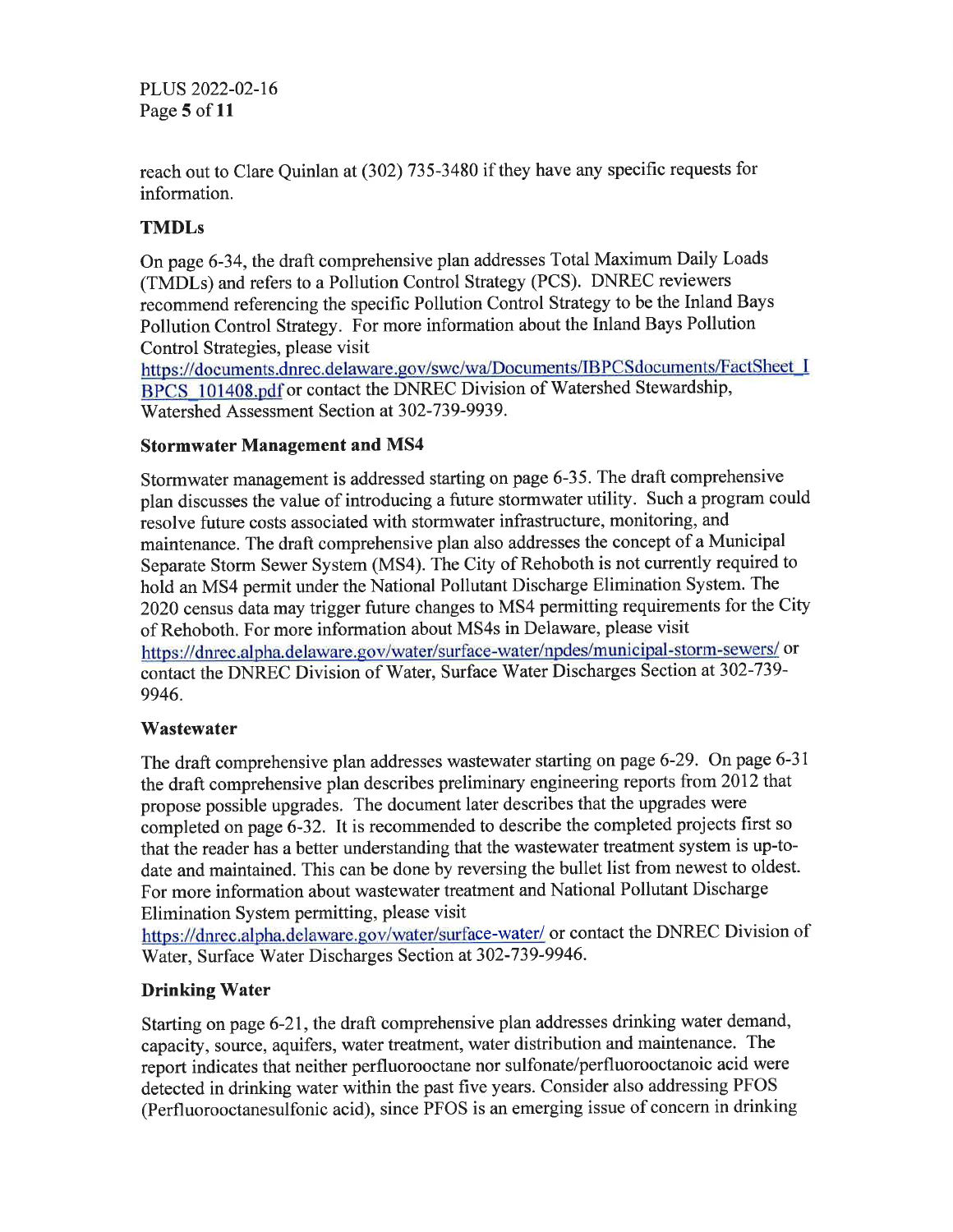PLUS 2022-02-16 Page 6 of 11

water quality. For more information about PFOS in groundwater, please visit https://dnrec.alpha.delaware.gov/waste-hazardous/remediation/pfas/ or contact the DNREC Division of Water at 302-739-9949.

#### Wetlands and Buffers

Wetland areas and buffers are addressed on pages 7-10. The draft plan states that "DNREC recommends instituting a 100-foot upland buffer width, requiring plantings of native woody or herbaceous plant species, from all USACE regulated/approved and State regulated wetlands." Consider making the following changes: DNREC recommends instituting a 100-foot upland buffer width, requiring plantings of native woody or herbaceous plant species. from all USACE regulated/approved and State regulated wetlands.

The city should develop and adopt an ordinance requiring a 100-foot vegetated buffer zone (not a setback) from all wetlands, waterbodies and waterways for new development, where practicable.

Vegetated buffers are not equivalent to setbacks, as residential lots, walkways, and stormwater management facilities should not be contained within the vegetated buffer zone. Vegetated buffer zones should be left undisturbed during construction and should be identified outside of the Limit of Disturbance (LOD) on the engineering plans. In some instances, stormwater outfalls, conveyances, and emergency spillways may cross through these zones, and will require temporary disturbance during construction.

Designate all vegetated buffers as un-subdivided open space. No portion of any building lot should be within the buffer. Signage should be installed at the edge and within the buffer zones to deter residents from encroaching into these common areas.

Buffer zones should be planted exclusively with native trees and plants, as indicated in the comprehensive plan. Native plants are well-suited to our climate and require limited maintenance. They also provide an increasingly important role in the survival of native birds and beneficial insects whose habitat is shrinking due to development and climate change.

For more information about the benefits of riparian buffers, please contact the DNREC Division of Fish and Wildlife at (302) 735-3600.

#### Beach Preservation

On page 7 -2, under Beach Preservation Act, it says that "No construction may take place seaward of the building line without a Coastal Construction Permit or Coastal Construction Letter of Approval from DNREC." Please note the following corrections: "No construction may take place seaward of the building line or landward of the building line within the regulated area without a Coastal Construction Permit or Coastal Construction Letter of Approval from DNREC." The DNREC Shoreline and Waterway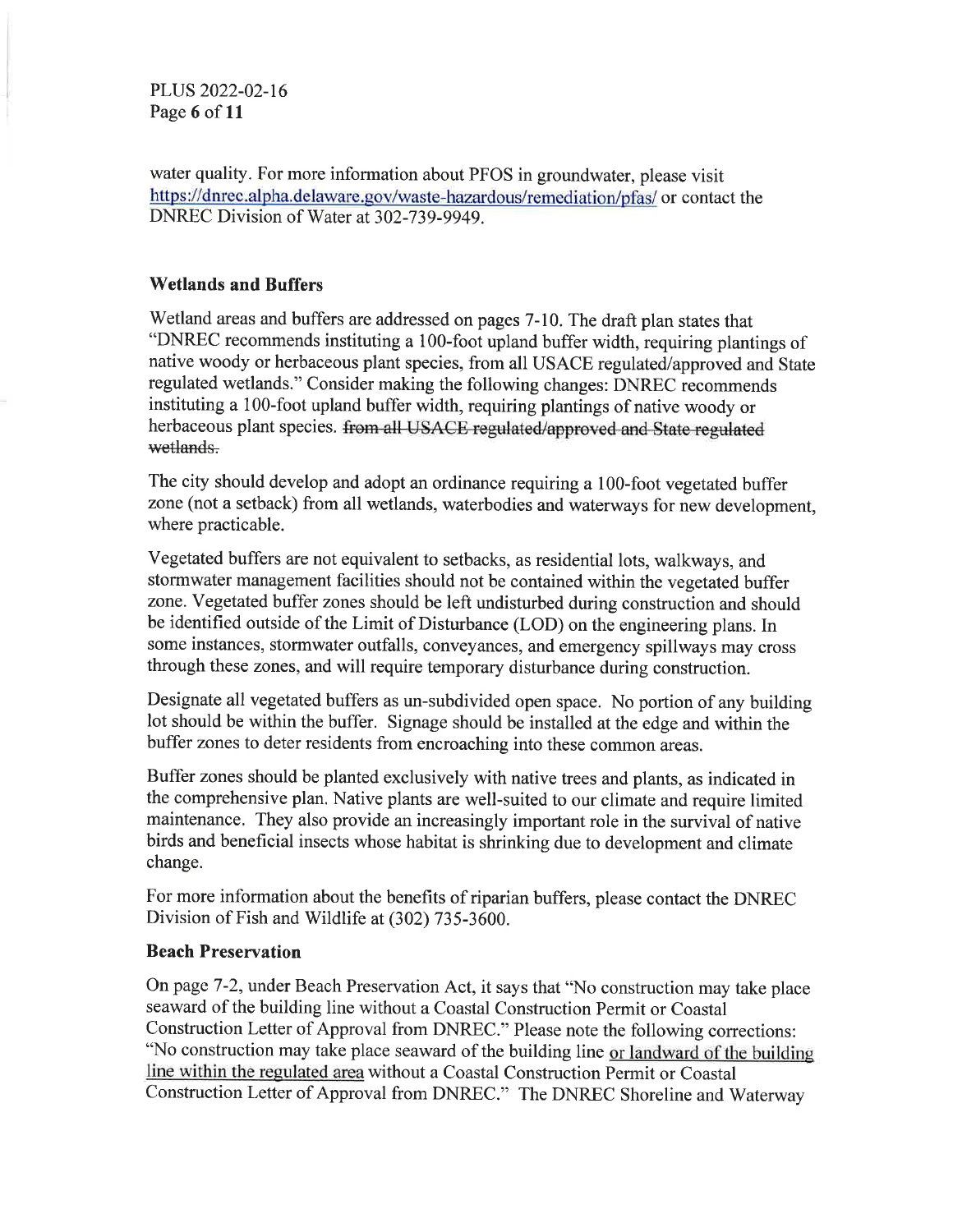PLUS 2022-02-16 Page 7 of 11

Management Section not only requires approval seaward of the building line but also landward within DNREC's regulated area, which is defined as "the specific area within the defined beach that the Department is directed to regulate construction to preserve dunes and to reduce property damage." Additionally, "The regulated area shall be from the seaward edge of the beach as defined to the landward edge of the third buildable lot in from the mean high-water line."

On Page 7-5, under Canal Dredging, the draft comprehensive plan states that, "In 2016, the estimated cost to complete the Lewes-Rehoboth Canal dredging was more than \$2.4 million." To avoid confusion regarding the dates of the latest statewide dredging prioritization efforts, the following addition is recommended: "In  $2020$ , the estimated cost to complete the Lewes-Rehoboth Canal dredging was ..." For more information on coastal construction in Delaware, please visit https://dnrec.alpha.delaware.gov/watershedstewardship/beaches/coastal-construction/ or contact the DNREC Division of Watershed Stewardship, Shoreline and Waterway Management Section, at 302-739-9921.

## Climate Change and Sustainability

Climate change is well addressed starting on page 7-12. The draft comprehensive plan includes reference to the new Delaware Climate Action Plan and addresses the three main concerns associated with climate change: increased heavy precipitation events; temperature rise; and sea level rise.

## Electric Vehicles

The draft comprehensive plan also addresses electric vehicles. On page 7-27,"Action Items" include transitioning the city's fleet vehicles "when possible." It is recommended to establish milestones as to when this could be completed (i.e. 20% of the fleet electrified by 2025, etc.) as well as including a vehicle replacement schedule. Additionally, the plan calls for identifying appropriate locations for electric vehicle charging stations, seeking funding for installation. The plan mentions potential funding sources for Level 2 electric vehicle charging equipment provided by the state. The state anticipates changes to its program offerings as well as the funding opportunities. Please contact Breanne Preisen by email at breanne.preisen@delaware.gov or by phone at 302-735-3366 for more information.

## Sustainable Energy

The State's Weatherization Assistance Program is mentioned on page 7-25. It is recommended to include specific action items for both energy efficiency and renewable energy infrastructure. Examples are provided below:

. Conduct a comprehensive planning effort in sustainable energy, with a specific goal to reduce energy consumption by implementing energy efficiency measures in City operations, including buildings and street lighting. Energy efhciency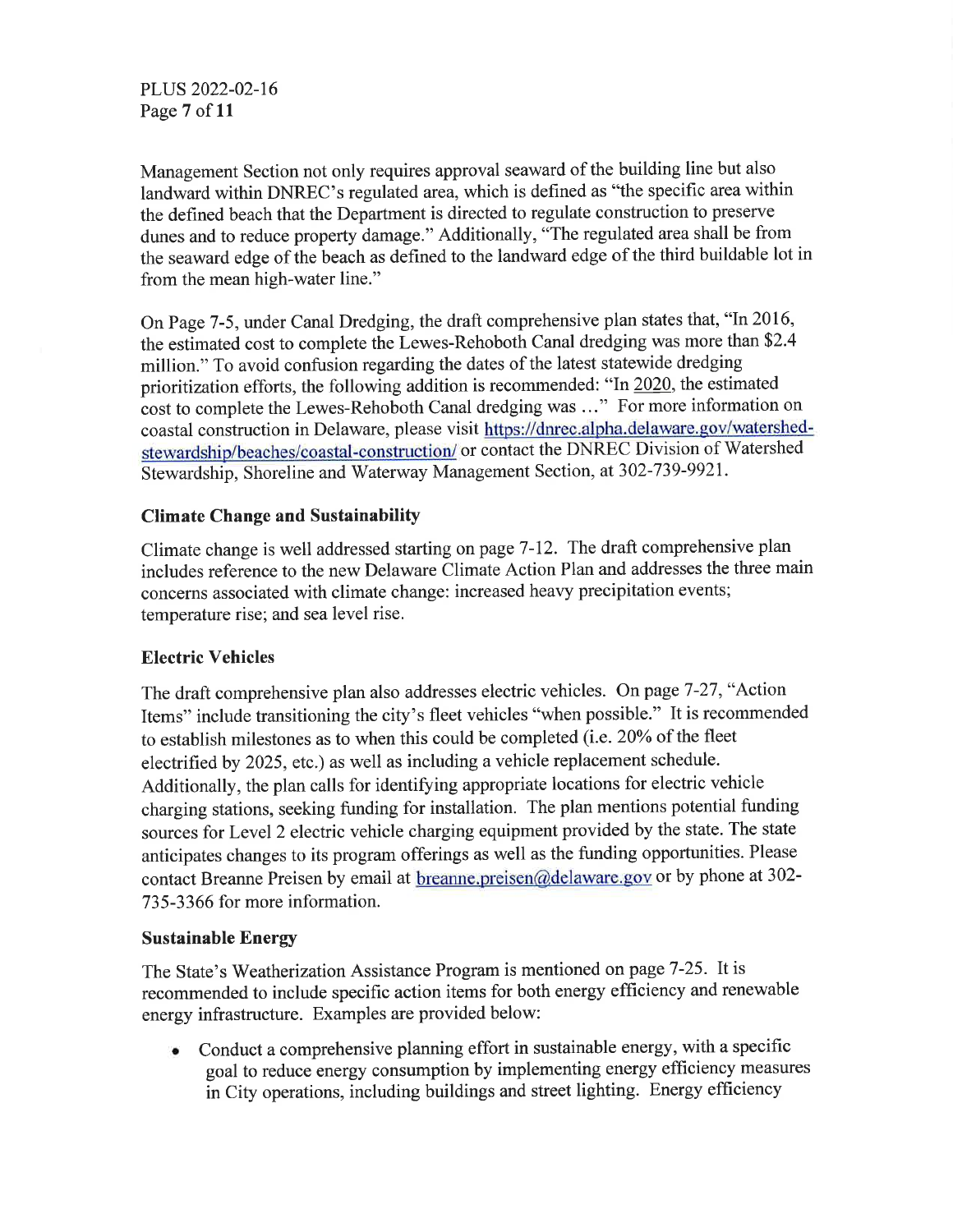upgrades may be eligible for funding through the Energy Efficiency Investment Fund, provided through the DNREC Division of climate, coastal, & Energy, to help commercial and industrial customers replace aging or inefficient equipment and systems with energy efficient alternatives (https://dnrec.alpha.delaware.gov/climate-coastal-energy/efficiency/energyefficiency-investment-fund/). Grants are also provided through the Green Energy Program, which include several different types of green energy funding programs from the state's major electric utilities (www.de.gov/greenenergy). Energy efhciency upgrades, such as a street lighting project, may be eligible for funding assistance through Energize Delaware (https://www.energizedelaware.org).

- a As part of the sustainability planning effort, utilize renewable energy infrastructure, such as solar and wind, to further reduce pollution. Review all codes to ensure that no barriers exist to solar deployment on rooftops or in ground arrays.
- a Consider adopting energy efhciency measures in building design and redevelopment to help cut energy costs and make homes more comfortable for occupants.
- a Adopt a mechanism to provide information on the Weatherization Assistance Program to customers who are having trouble paying utility bills. (https://dnrec.alpha.delaware.gov/climate-coastal-energy/sustainablecommunities/weatherization/).

For more information on efficient and renewable energy, please visit https://dnrec.alpha.delaware.gov/climate-coastal-energy/efficient-renewable/ or contact the DNREC Division of Climate, Coastal and Energy at 302-735-3480.

## Department of Agriculture - Contact: Milton Melendez 739-4811

The Delaware Department of Agriculture welcomes the opportunity to provide recommendations for this municipal comprehensive plan. Agriculture is the State's largest industry and its most significant land use.

o As an economic force the agriculture/food system provides more jobs and impacts in the state's economy that any other sector. In addition to the direct economic impacts throughout the state, agriculture and forestry provide billions of dollars in environmental services to the citizens of Delaware in the form of air and water cleansing, weather moderation, carbon sequestration, outdoor recreation, wildlife habitat, scenic vistas – and the list goes on. These services are largely uncompensated and represent a significant contribution to the quality of life and the health of Delaware's citizens and visitors.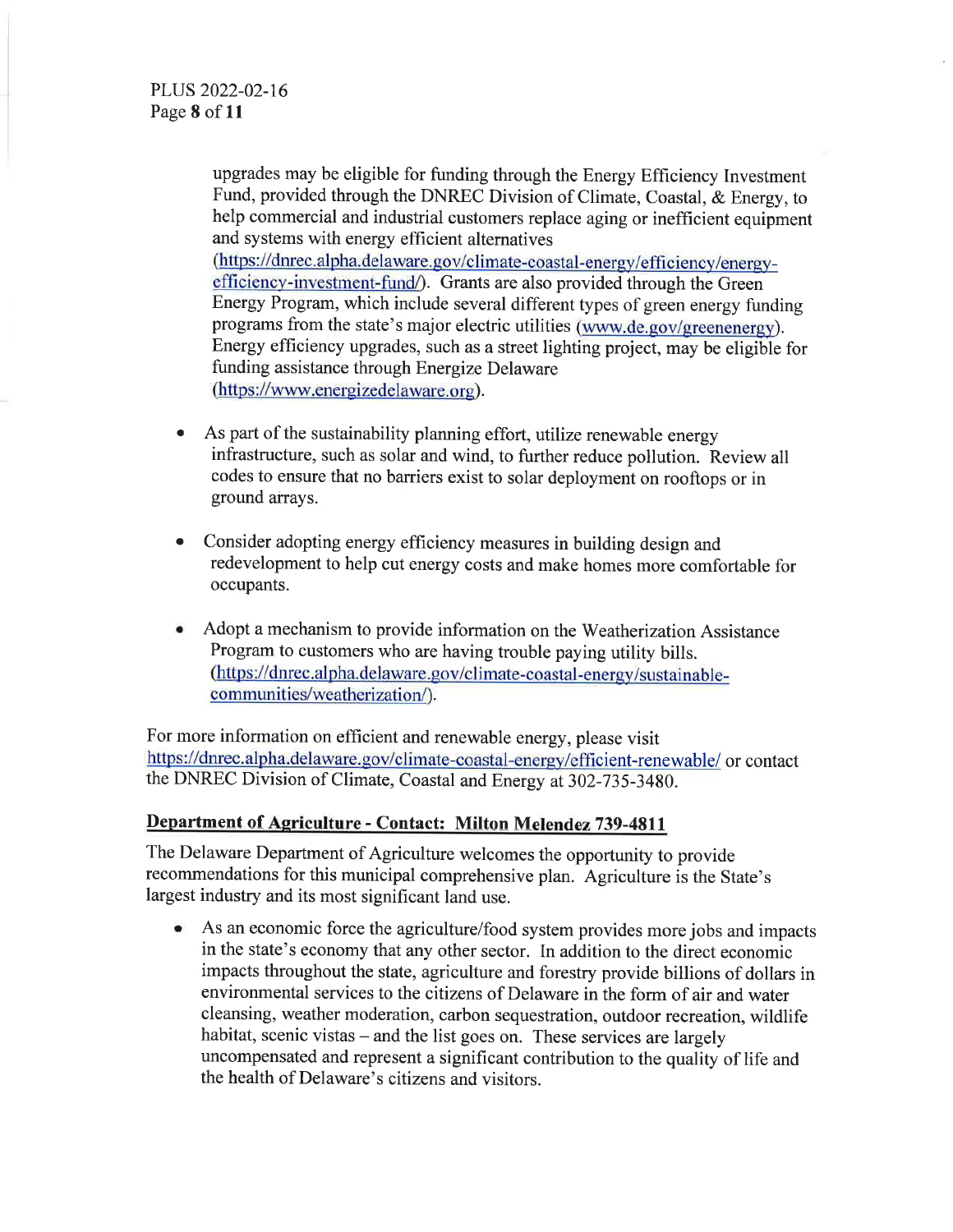Agriculture and forestry are the state's most important land uses. The majority of the state's private lands are farms. Farms and forests dominate the landscape. This fact alone dictates that these land uses must be a crucial part of the future land use planning in every comprehensive plan. Over three-quarters of the private open space in Delaware is in farms. The maintenance of these land uses is crucial to our future quality of life and the orderly and pleasing development of the state. In addition the State of Delaware is investing millions of taxpayer dollars in the permanent preservation of these lands and all the attendant benefits they provide. Every comprehensive land use plan should account for these factors in balancing future development, preservation of farmland and forest, and the enhancement of the economic activities associated with our working lands.

Undoubtedly future generations will judge our effectiveness at land use planning by what they see around them. Like Delawareans today they will expect us to balance growth and development with the preservation and enhancement of agriculture and forestry.

The following proposed steps provides municipal governments with directives that can be implemented to maximize the preservation and longevity of agriculture in your surrounding areas.

## **AGRICULTURE**

- 1) Identify areas within the municipality where agriculture is considered the highest priority land use
- Encourage the protection of prime agricultural land 2)
- Discourage development activities and capital projects incompatible with modern agriculture 3)
- Encourage separation ofresidential and agricultural areas through the zoning and subdivision process (this includes significant buffering and setback requirements for lands adjacent to agricultural operations) 4)
- Encourage, support, and maintain existing and proposed agricultural support enterprises and ag-related businesses 5)

6) Encourage the development of local markets for locally grown foods

- Encourage agricultural use protections and strong right-to-farm policies in agricultural areas 7)
- Establish and support financial incentives that encourage and allow landowners to remain in agriculture 8)
- Promote policies that maintain and foster economic viability within the agricultural sector e)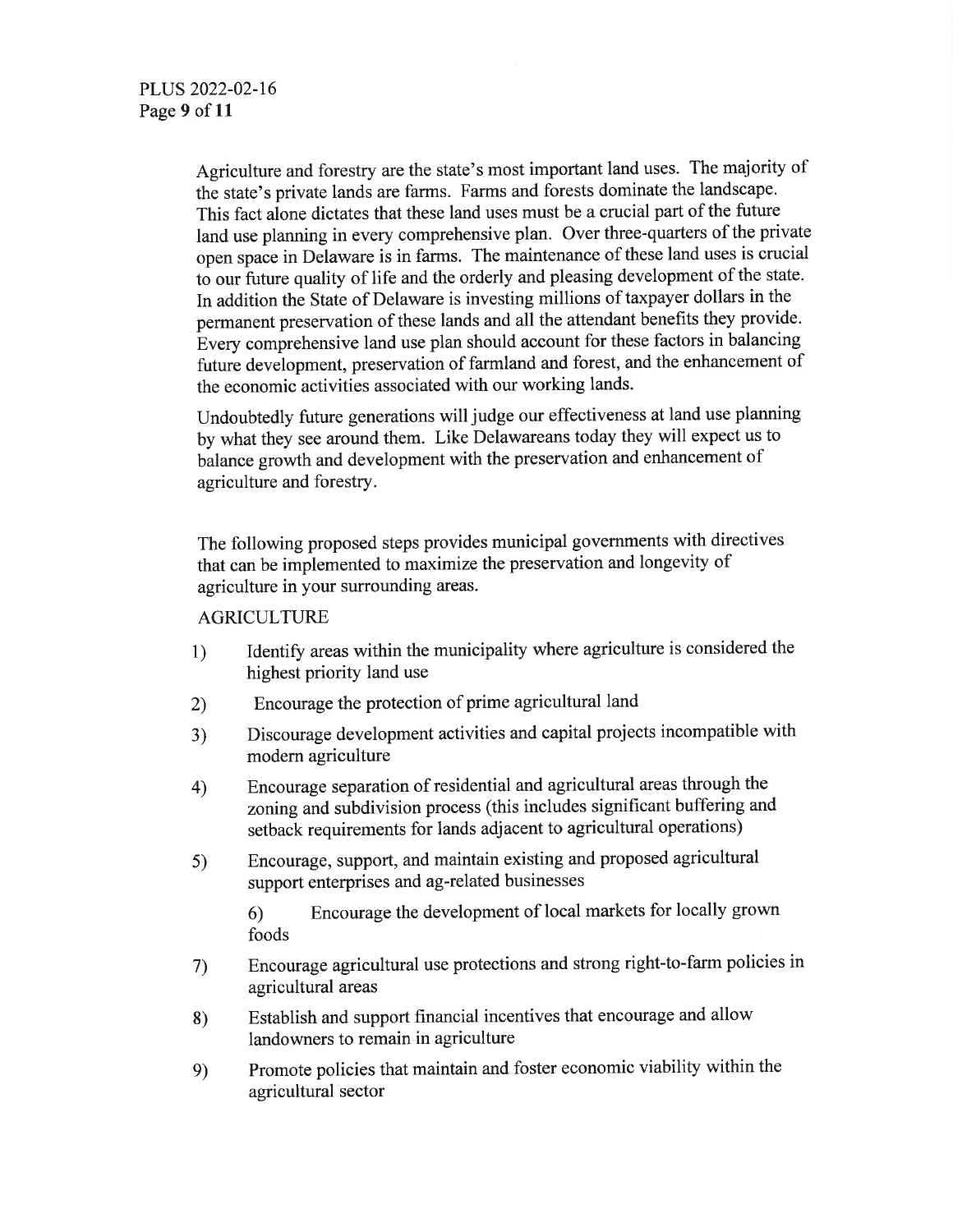#### DENSITY AND EFFICIENT LAND DEVELOPMENT

- 1) Encourage maximum use of existing and planned infrastructure
- 2) Designate infill areas & project number of units to be constructed in those areas
- 3) Discourage development patterns that promote inefficient use of land (i.e., discourage developments where lots frequently exceed minimum lot size requirements).
- In conjunction with population projections, project acres of residential land needed for a given time period and discourage consumption of land in excess of that need with allowance for reasonable market competition 4)
- Direct growth toward existing population centers. s)

## Delaware State Housing Authority - Contact Karen Horton 739-4263

According to Title 22, Section 702 Del C., towns with a population of less than 2,000 are required to state their position on housing growth within the municipality. DSHA has no certification concerns with the Town's position.

- . The City of Rehoboth conducted a comprehensive analysis of the demographic, economic and market trends of their resort community that provide significant challenges to providing affordable housing. As a result, they are seeking to increase the mix of housing types, as well as partnerships to facilitate affordable housing in their community. DSHA supports these efforts and because of the strong challenges outlined by the Town, DSHA also encourages consideration the following strategies that are particularly effective in resort communities.
	- ' Long-term affordability programs and tools to preserve public investment and to ensure a sustainable affordable housing stock.
	- ' The provision of employee-occupied rental units within commercial and public facilities.
	- Coordination with other area beach towns to identify and implement regional strategies for addressing affordable housing needs.

If you have questions or would like more information on the above recommendations, please feel free to call me at (302) 739-4263 ext.25I or via e-mail at  $k$ arenh@destatehousing.com

## **Approval Procedures:**